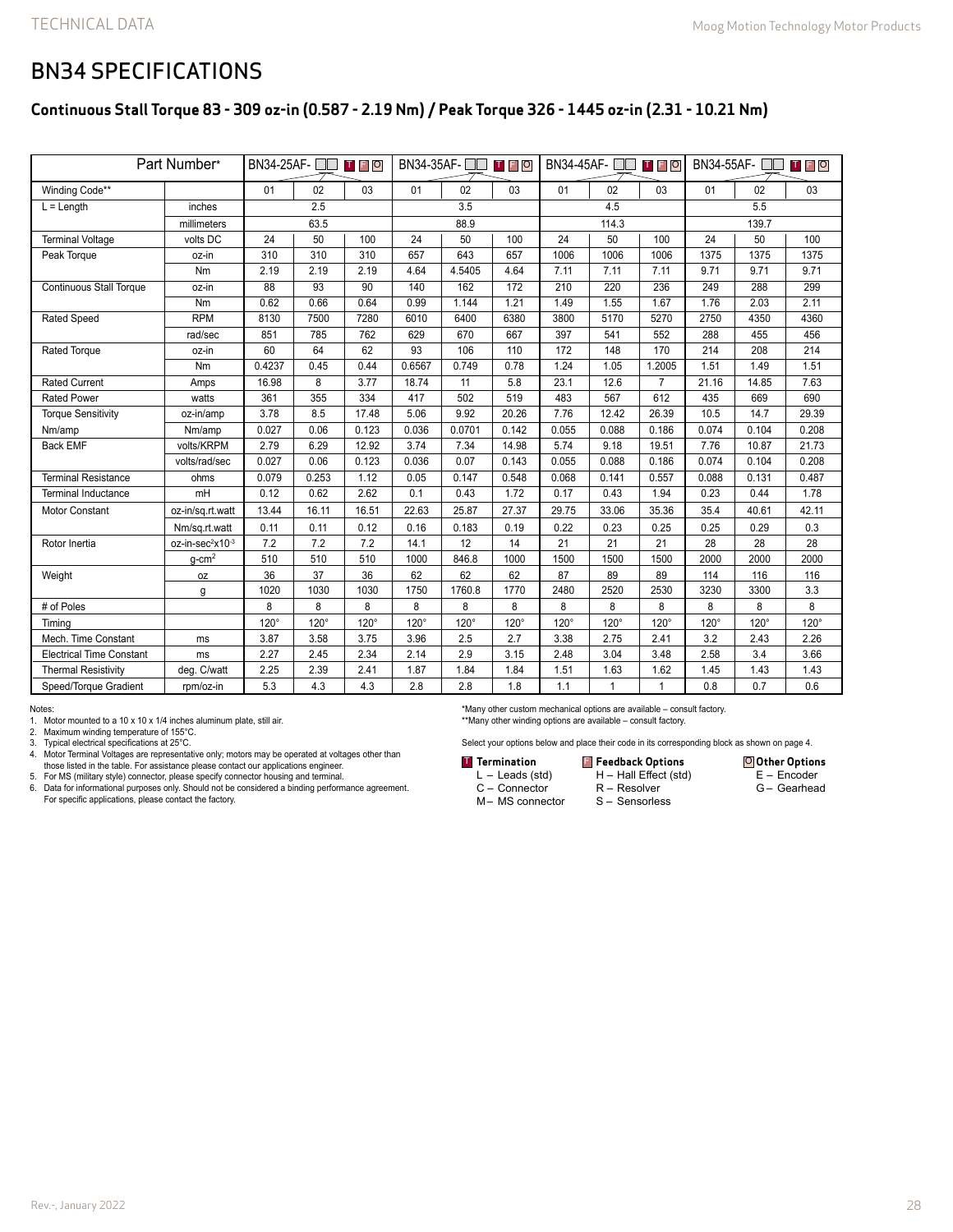# BN34 TYPICAL OUTLINE - HOUSED



**Note:** See page 29 for performance data.

**PART NUMBER "L"** BN34-25ZP-[ ][ ]-LH 1.337<br>BN34-35ZP-[ ][ ]-LH 2.337 BN34-35ZP-[ ][ ]-LH 2.337<br>BN34-45ZP-[ ][ ]-LH 3.337 BN34-45ZP-[ ][ ]-LH 3.337<br>BN34-55ZP-[ ][ ]-LH 4.337 BN34-55ZP-[ ][ ]-LH

SECTION G-G

SCALE 1:1

"L'

1.772 MAX. (OVER FLUIDIZE)

Dimensions are in inches

G

Ø3.180±.005 P.C. BOARD ASSEMBLY ONLY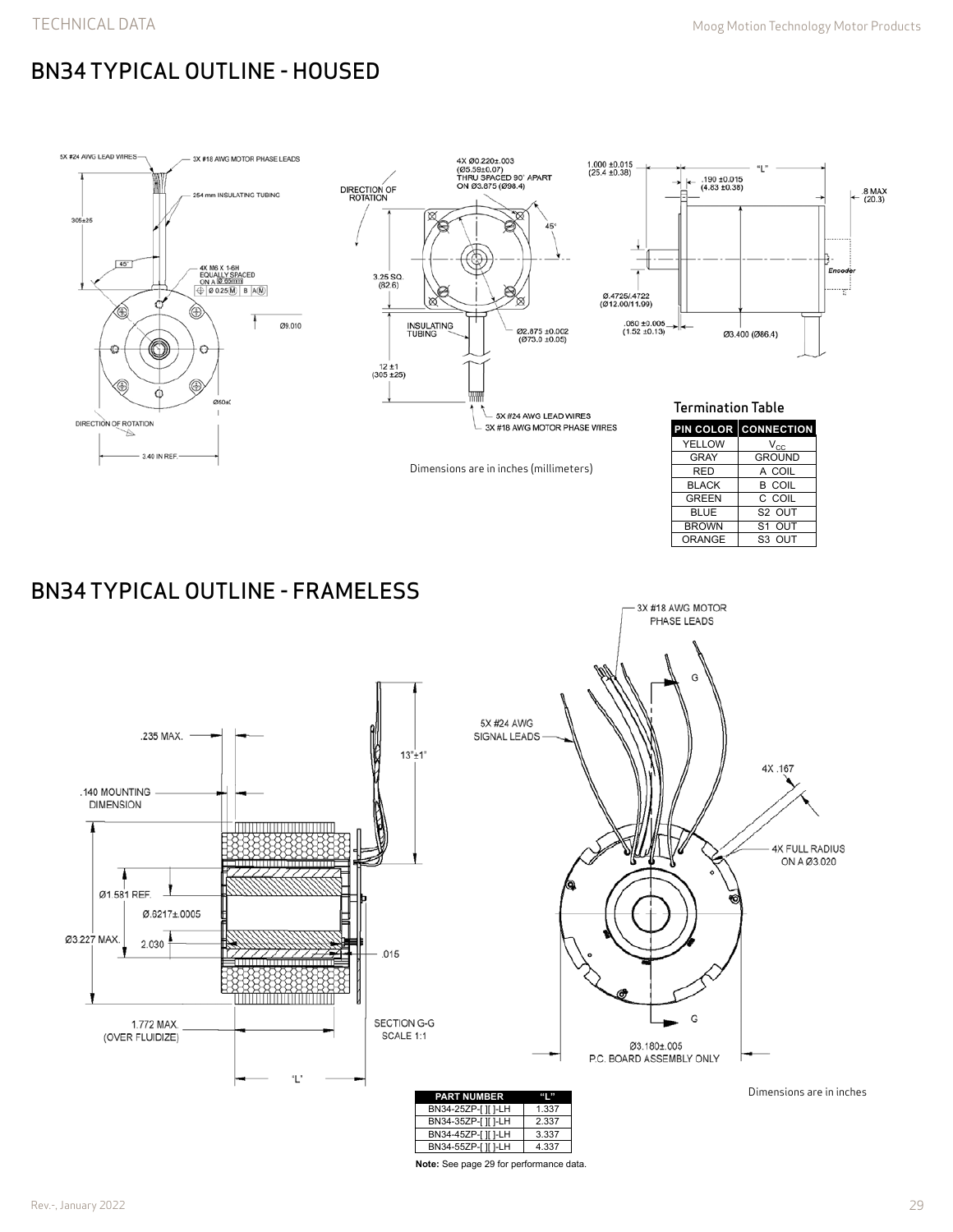## BN34 PERFORMANCE CURVES



**Note:** Intermittent operation is based on a 20% duty cycle of one minute on, four minutes off. Please contact the factory regarding the duty cycle of your application.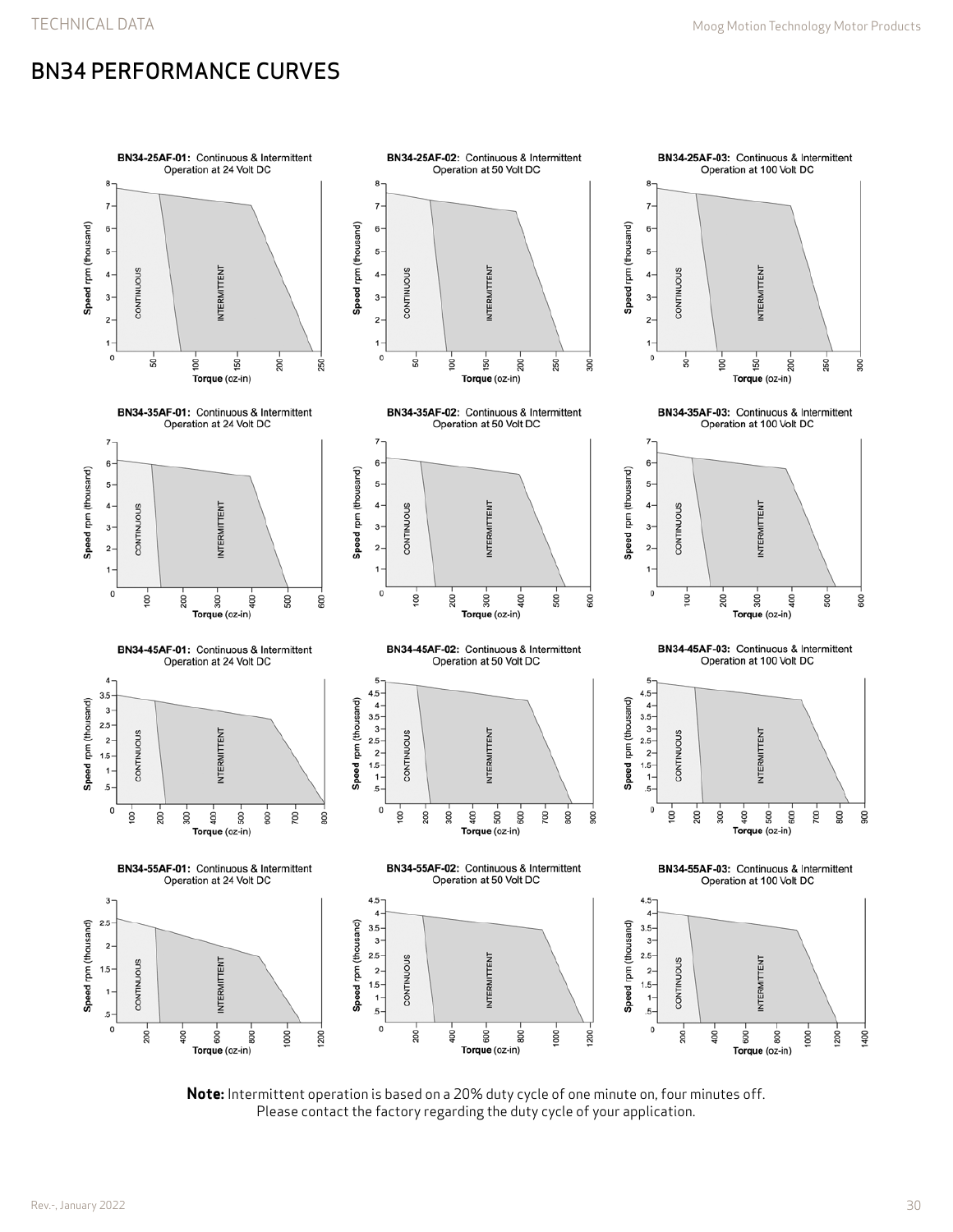**Other Options** E – Encoder G – Gearhead

### BN34 EU SPECIFICATIONS

#### **Continuous Stall Torque 83 - 309 oz-in (0.587 - 2.19 Nm) / Peak Torque 326 - 1445 oz-in (2.31 - 10.21 Nm)**

| Part Number*                   |                        |        |       | BN34-35EU-□□ □ □ 回 |        | BN34-45EU- □□<br>TFO |       |       | BN34-55EU-□□<br>T F O |        |       |       |       |
|--------------------------------|------------------------|--------|-------|--------------------|--------|----------------------|-------|-------|-----------------------|--------|-------|-------|-------|
| Winding Code**                 |                        | 01     | 02    | 03                 | 01     | 02                   | 03    | 01    | 02                    | 03     | 01    | 02    | 03    |
| $L =$ Length                   | inches                 | 2.5    |       | 3.5                |        |                      | 4.5   |       |                       | 5.5    |       |       |       |
|                                | millimeters            | 63.5   |       | 88.9               |        |                      | 114.3 |       |                       | 139.7  |       |       |       |
| <b>Terminal Voltage</b>        | volts DC               | 24     | 50    | 100                | 24     | 50                   | 100   | 24    | 50                    | 100    | 24    | 50    | 100   |
| Peak Torque                    | oz-in                  | 310    | 310   | 310                | 657    | 643                  | 657   | 1006  | 1006                  | 1006   | 1375  | 1375  | 1375  |
|                                | Nm                     | 2.19   | 2.19  | 2.19               | 4.64   | 4.5405               | 4.64  | 7.11  | 7.11                  | 7.11   | 9.71  | 9.71  | 9.71  |
| <b>Continuous Stall Torque</b> | oz-in                  | 88     | 93    | 90                 | 140    | 162                  | 172   | 210   | 220                   | 236    | 249   | 288   | 299   |
|                                | Nm                     | 0.62   | 0.66  | 0.64               | 0.99   | 1.144                | 1.21  | 1.49  | 1.55                  | 1.67   | 1.76  | 2.03  | 2.11  |
| <b>Rated Speed</b>             | <b>RPM</b>             | 8130   | 7500  | 7280               | 6010   | 6400                 | 6380  | 3800  | 5170                  | 5270   | 2750  | 4350  | 4360  |
|                                | rad/sec                | 851    | 785   | 762                | 629    | 670                  | 667   | 397   | 541                   | 552    | 288   | 455   | 456   |
| <b>Rated Torque</b>            | oz-in                  | 60     | 64    | 62                 | 93     | 106                  | 110   | 172   | 148                   | 170    | 214   | 208   | 214   |
|                                | Nm                     | 0.4237 | 0.45  | 0.44               | 0.6567 | 0.749                | 0.78  | 1.24  | 1.05                  | 1.2005 | 1.51  | 1.49  | 1.51  |
| <b>Rated Current</b>           | Amps                   | 16.98  | 8     | 3.77               | 18.74  | 11                   | 5.8   | 23.1  | 12.6                  | 7      | 21.16 | 14.85 | 7.63  |
| <b>Rated Power</b>             | watts                  | 361    | 355   | 334                | 417    | 502                  | 519   | 483   | 567                   | 612    | 435   | 669   | 690   |
| <b>Torque Sensitivity</b>      | oz-in/amp              | 3.78   | 8.5   | 17.48              | 5.06   | 9.92                 | 20.26 | 7.76  | 12.42                 | 26.39  | 10.5  | 14.7  | 29.39 |
|                                | Nm/amp                 | 0.027  | 0.06  | 0.123              | 0.036  | 0.0701               | 0.142 | 0.055 | 0.088                 | 0.186  | 0.074 | 0.104 | 0.208 |
| <b>Back EMF</b>                | volts/KRPM             | 2.79   | 6.29  | 12.92              | 3.74   | 7.34                 | 14.98 | 5.74  | 9.18                  | 19.51  | 7.76  | 10.87 | 21.73 |
|                                | volts/rad/sec          | 0.027  | 0.06  | 0.123              | 0.036  | 0.07                 | 0.143 | 0.055 | 0.088                 | 0.186  | 0.074 | 0.104 | 0.208 |
| <b>Terminal Resistance</b>     | ohms                   | 0.079  | 0.253 | 1.12               | 0.05   | 0.147                | 0.548 | 0.068 | 0.141                 | 0.557  | 0.088 | 0.131 | 0.487 |
| <b>Terminal Inductance</b>     | mH                     | 0.12   | 0.62  | 2.62               | 0.1    | 0.43                 | 1.72  | 0.17  | 0.43                  | 1.94   | 0.23  | 0.44  | 1.78  |
| <b>Motor Constant</b>          | oz-in/sq.rt.watt       | 13.44  | 16.11 | 16.51              | 22.63  | 25.87                | 27.37 | 29.75 | 33.06                 | 35.36  | 35.4  | 40.61 | 42.11 |
|                                | Nm/sq.rt.watt          | 0.11   | 0.11  | 0.12               | 0.16   | 0.183                | 0.19  | 0.22  | 0.23                  | 0.25   | 0.25  | 0.29  | 0.3   |
| Rotor Inertia                  | oz-in-sec <sup>2</sup> | 7.2    | 7.2   | 7.2                | 14.1   | 12                   | 14    | 21    | 21                    | 21     | 28    | 28    | 28    |
|                                | $q$ -cm <sup>2</sup>   | 510    | 510   | 510                | 1000   | 846.8                | 1000  | 1500  | 1500                  | 1500   | 2000  | 2000  | 2000  |
| Weight                         | 0Z                     | 36     | 37    | 36                 | 62     | 62                   | 62    | 87    | 89                    | 89     | 114   | 116   | 116   |
|                                | g                      | 1020   | 1030  | 1030               | 1750   | 1760.8               | 1770  | 2480  | 2520                  | 2530   | 3230  | 3300  | 3.3   |

Notes:

1. Motor mounted to a 10 x 10 x 1/4 inches aluminum plate, still air.

2. Maximum winding temperature of 155°C.<br>3. Typical electrical specifications at 25°C.

3. Typical electrical specifications at 25°C.<br>4. Motor Terminal Voltages are representa

Motor Terminal Voltages are representative only; motors may be operated at voltages other than those listed in the table. For assistance please contact our applications engineer

5. For MS (military style) connector, please specify connector housing and terminal. 6. Data for informational purposes only. Should not be considered a binding performance agreement. For specific applications, please contact the factory.

## BN34 EU TYPICAL OUTLINE



\*Many other custom mechanical options are available – consult factory. \*\*Many other winding options are available – consult factory.

> **Termination** L – Leads (std) C – Connector M – MS connector

Select your options below and place their code in its corresponding block as shown on page 4.

**FREE OPTIONS OF STATE OF STATE OF STATE OF STATE OF STATE OF STATE OF STATE OF STATE OF STATE OF STATE OF STATE** 

H – Hall Effect (std) R – Resolver S – Sensorless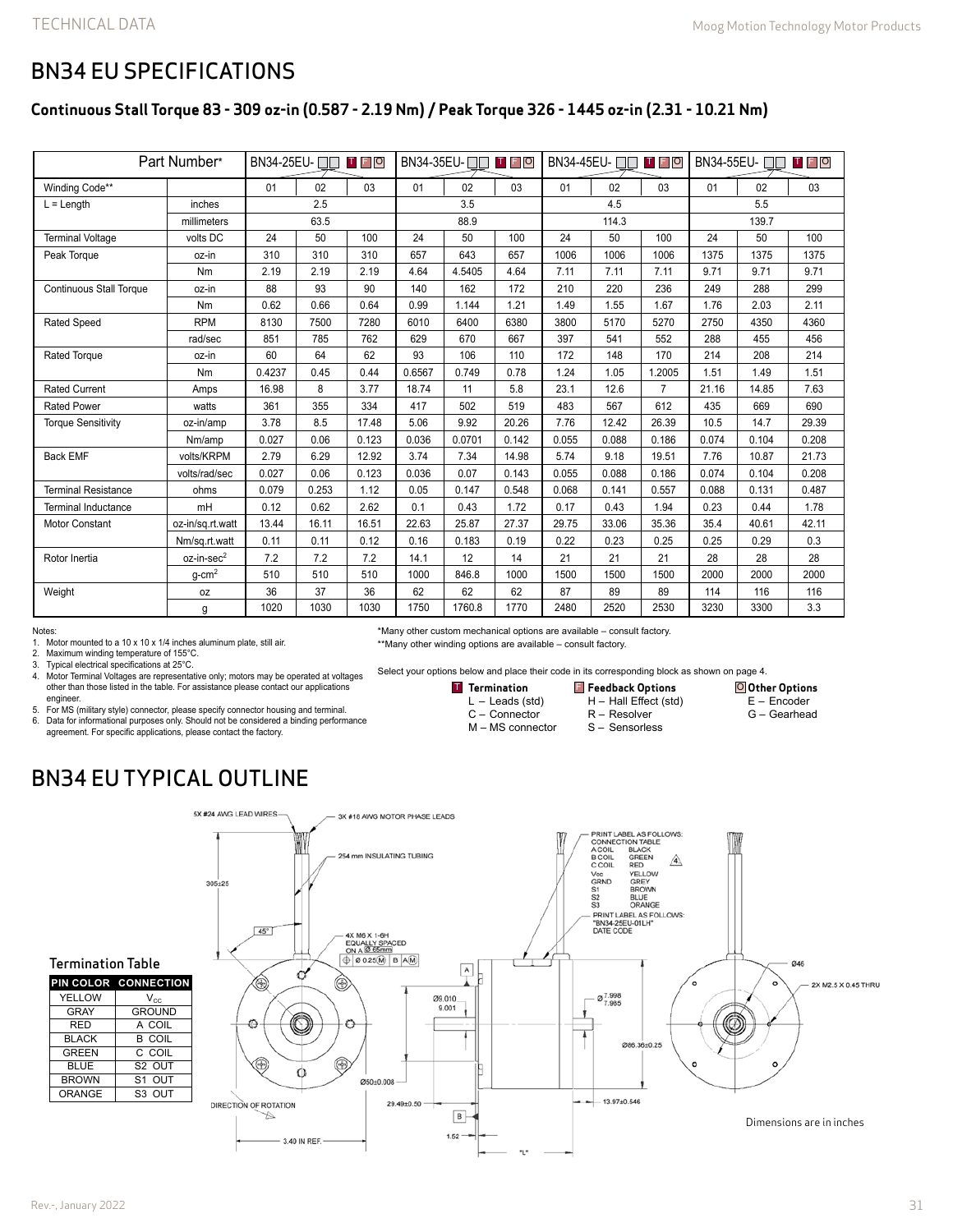# BN34 EU PERFORMANCE CURVES



**Note:** Intermittent operation is based on a 20% duty cycle of one minute on, four minutes off. Please contact the factory regarding the duty cycle of your application.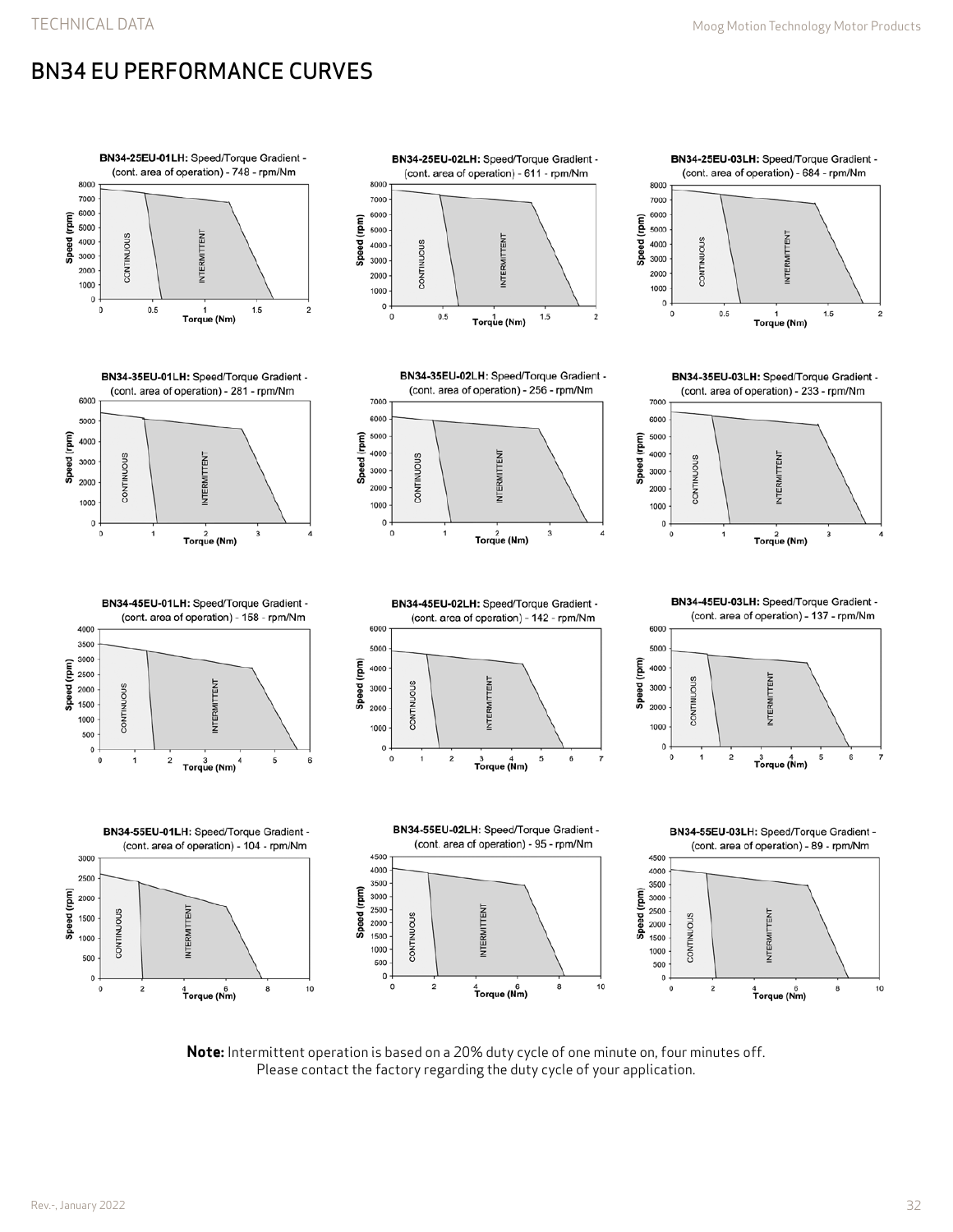### BN34 IP65 SPECIFICATIONS

#### **Continuous Stall Torque 83 - 309 oz-in (0.587 - 2.19 Nm) / Peak Torque 326 - 1445 oz-in (2.31 - 10.21 Nm)**

| Part Number*                          |                              | $BN34-25IP - \square$<br>$\mathsf T$ $\mathsf F$ $\mathsf O$ |                 |                 | BN34-35IP - II<br>TFO |             |             | BN34-45IP - $\Box$<br><b>TFO</b> |             |                | BN34-55IP - $\Box$<br>$\mathbf{T}$ $\mathbf{F}$ $\mathbf{O}$ |             |             |
|---------------------------------------|------------------------------|--------------------------------------------------------------|-----------------|-----------------|-----------------------|-------------|-------------|----------------------------------|-------------|----------------|--------------------------------------------------------------|-------------|-------------|
| Winding Code**                        |                              | 01                                                           | 02              | 03              | 01                    | 02          | 03          | 01                               | 02          | 03             | 01                                                           | 02          | 03          |
| $L =$ Length<br>inches<br>millimeters |                              | 2.5                                                          |                 |                 | 3.5                   |             |             | 4.5                              |             |                | 5.5                                                          |             |             |
|                                       |                              | 63.5                                                         |                 |                 | 88.9                  |             |             | 114.3                            |             |                | 139.7                                                        |             |             |
| <b>Terminal Voltage</b>               | volts DC                     | 24                                                           | 50              | 100             | 24                    | 50          | 100         | 24                               | 50          | 100            | 24                                                           | 50          | 100         |
| Peak Torque                           | oz-in                        | 310                                                          | 310             | 310             | 657                   | 643         | 657         | 1006                             | 1006        | 1006           | 1375                                                         | 1375        | 1375        |
|                                       | Nm                           | 2.19                                                         | 2.19            | 2.19            | 4.64                  | 4.5405      | 4.64        | 7.11                             | 7.11        | 7.11           | 9.71                                                         | 9.71        | 9.71        |
| <b>Continuous Stall Torque</b>        | oz-in                        | $\overline{88}$                                              | $\overline{93}$ | $\overline{90}$ | 140                   | 162         | 172         | 210                              | 220         | 236            | 249                                                          | 288         | 299         |
|                                       | Nm                           | 0.62                                                         | 0.66            | 0.64            | 0.99                  | 1.144       | 1.21        | 1.49                             | 1.55        | 1.67           | 1.76                                                         | 2.03        | 2.11        |
| <b>Rated Speed</b>                    | <b>RPM</b>                   | 8130                                                         | 7500            | 7280            | 6010                  | 6400        | 6380        | 3800                             | 5170        | 5270           | 2750                                                         | 4350        | 4360        |
|                                       | rad/sec                      | 851                                                          | 785             | 762             | 629                   | 670         | 667         | 397                              | 541         | 552            | 288                                                          | 455         | 456         |
| Rated Torque                          | oz-in                        | 60                                                           | 64              | 62              | 93                    | 106         | 110         | 172                              | 148         | 170            | 214                                                          | 208         | 214         |
|                                       | Nm                           | 0.4237                                                       | 0.45            | 0.44            | 0.6567                | 0.749       | 0.78        | 1.24                             | 1.05        | 1.2005         | 1.51                                                         | 1.49        | 1.51        |
| <b>Rated Current</b>                  | Amps                         | 16.98                                                        | 8               | 3.77            | 18.74                 | 11          | 5.8         | 23.1                             | 12.6        | $\overline{7}$ | 21.16                                                        | 14.85       | 7.63        |
| <b>Rated Power</b>                    | watts                        | 361                                                          | 355             | 334             | 417                   | 502         | 519         | 483                              | 567         | 612            | 435                                                          | 669         | 690         |
| <b>Torque Sensitivity</b>             | oz-in/amp                    | 3.78                                                         | 8.5             | 17.48           | 5.06                  | 9.92        | 20.26       | 7.76                             | 12.42       | 26.39          | 10.5                                                         | 14.7        | 29.39       |
|                                       | Nm/amp                       | 0.027                                                        | 0.06            | 0.123           | 0.036                 | 0.0701      | 0.142       | 0.055                            | 0.088       | 0.186          | 0.074                                                        | 0.104       | 0.208       |
| <b>Back EMF</b>                       | volts/KRPM                   | 2.79                                                         | 6.29            | 12.92           | 3.74                  | 7.34        | 14.98       | 5.74                             | 9.18        | 19.51          | 7.76                                                         | 10.87       | 21.73       |
|                                       | volts/rad/sec                | 0.027                                                        | 0.06            | 0.123           | 0.036                 | 0.07        | 0.143       | 0.055                            | 0.088       | 0.186          | 0.074                                                        | 0.104       | 0.208       |
| <b>Terminal Resistance</b>            | ohms                         | 0.079                                                        | 0.253           | 1.12            | 0.05                  | 0.147       | 0.548       | 0.068                            | 0.141       | 0.557          | 0.088                                                        | 0.131       | 0.487       |
| <b>Terminal Inductance</b>            | mH                           | 0.12                                                         | 0.62            | 2.62            | 0.1                   | 0.43        | 1.72        | 0.17                             | 0.43        | 1.94           | 0.23                                                         | 0.44        | 1.78        |
| <b>Motor Constant</b>                 | oz-in/sq.rt.watt             | 13.44                                                        | 16.11           | 16.51           | 22.63                 | 25.87       | 27.37       | 29.75                            | 33.06       | 35.36          | 35.4                                                         | 40.61       | 42.11       |
|                                       | Nm/sq.rt.watt                | 0.11                                                         | 0.11            | 0.12            | 0.16                  | 0.183       | 0.19        | 0.22                             | 0.23        | 0.25           | 0.25                                                         | 0.29        | 0.3         |
| Rotor Inertia                         | oz-in-sec <sup>2</sup> x10-3 | 7.2                                                          | 7.2             | 7.2             | 14.1                  | 12          | 14          | 21                               | 21          | 21             | 28                                                           | 28          | 28          |
|                                       | $g$ -cm <sup>2</sup>         | 510                                                          | 510             | 510             | 1000                  | 846.8       | 1000        | 1500                             | 1500        | 1500           | 2000                                                         | 2000        | 2000        |
| Weight                                | 0Z                           | 36                                                           | 37              | 36              | 62                    | 62          | 62          | 87                               | 89          | 89             | 114                                                          | 116         | 116         |
|                                       | g                            | 1020                                                         | 1030            | 1030            | 1750                  | 1760.8      | 1770        | 2480                             | 2520        | 2530           | 3230                                                         | 3300        | 3.3         |
| # of Poles                            |                              | 8                                                            | 8               | 8               | 8                     | 8           | 8           | 8                                | 8           | 8              | 8                                                            | 8           | 8           |
| Timina                                |                              | $120^\circ$                                                  | $120^\circ$     | $120^\circ$     | $120^\circ$           | $120^\circ$ | $120^\circ$ | $120^\circ$                      | $120^\circ$ | $120^\circ$    | $120^\circ$                                                  | $120^\circ$ | $120^\circ$ |
| Mech. Time Constant                   | ms                           | 3.87                                                         | 3.58            | 3.75            | 3.96                  | 2.5         | 2.7         | 3.38                             | 2.75        | 2.41           | 3.2                                                          | 2.43        | 2.26        |
| <b>Electrical Time Constant</b>       | ms                           | 2.27                                                         | 2.45            | 2.34            | 2.14                  | 2.9         | 3.15        | 2.48                             | 3.04        | 3.48           | 2.58                                                         | 3.4         | 3.66        |
| <b>Thermal Resistivity</b>            | deg. C/watt                  | 2.25                                                         | 2.39            | 2.41            | 1.87                  | 1.84        | 1.84        | 1.51                             | 1.63        | 1.62           | 1.45                                                         | 1.43        | 1.43        |
| Speed/Torque Gradient                 | rpm/oz-in                    | 5.3                                                          | 4.3             | 4.3             | 2.8                   | 2.8         | 1.8         | 1.1                              | 1           | $\mathbf{1}$   | 0.8                                                          | 0.7         | 0.6         |

Notes:

1. Motor mounted to a 10 x 10 x 1/4 inches aluminum plate, still air.

2. Maximum winding temperature of 155°C.

3. Typical electrical specifications at 25°C.

4. Motor Terminal Voltages are representative only; motors may be operated at voltages other than

those listed in the table. For assistance please contact our applications engineer.

5. Calculated (theoretical) speed/torque gradient.

6. For MS (military style) connector, please specify connector housing and terminal.

7. Data for informational purposes only. Should not be considered a binding performance agreement.

For specific applications, please contact the factory.

# BN34 IP65 TYPICAL OUTLINE



ų.  $.265 \pm .015$  $1.000 \pm 0.015$ Ø3.600±.010  $.062 \boxed{\mathsf{A}}$  $6.4725$ INSULATING<br>TUBING -5X #24 AWG<br>LEAD WIRES 2.875±.002  $12"±1"$ 3X #18 AWG<br>LEAD WIRES

\*Many other custom mechanical options are available – consult factory. \*\*Many other winding options are available – consult factory.

Select your options below and place their code in its corresponding block as shown on page 4.

**Other Options** E – Encoder G – Gearhead **Termination** L – Leads (std) C – Connector M– MS connector **FREE CONTROVIDES IN THE OPTIONS OF THE OPTION OF STATE OF STATE OF STATE OF STATE OF STATE OF STATE** H – Hall Effect (std) R – Resolver S – Sensorless

Termination Table

|              | <b>PIN COLOR CONNECTION</b> |
|--------------|-----------------------------|
| YELLOW       | $V_{\rm CC}$                |
| <b>GRAY</b>  | <b>GROUND</b>               |
| <b>RED</b>   | A COIL                      |
| <b>BLACK</b> | B COIL                      |
| <b>GREEN</b> | C COIL                      |
| <b>BLUE</b>  | S <sub>2</sub> OUT          |
| <b>BROWN</b> | S1 OUT                      |
| ORANGE       | S <sub>3</sub> OUT          |

Dimensions are in inches